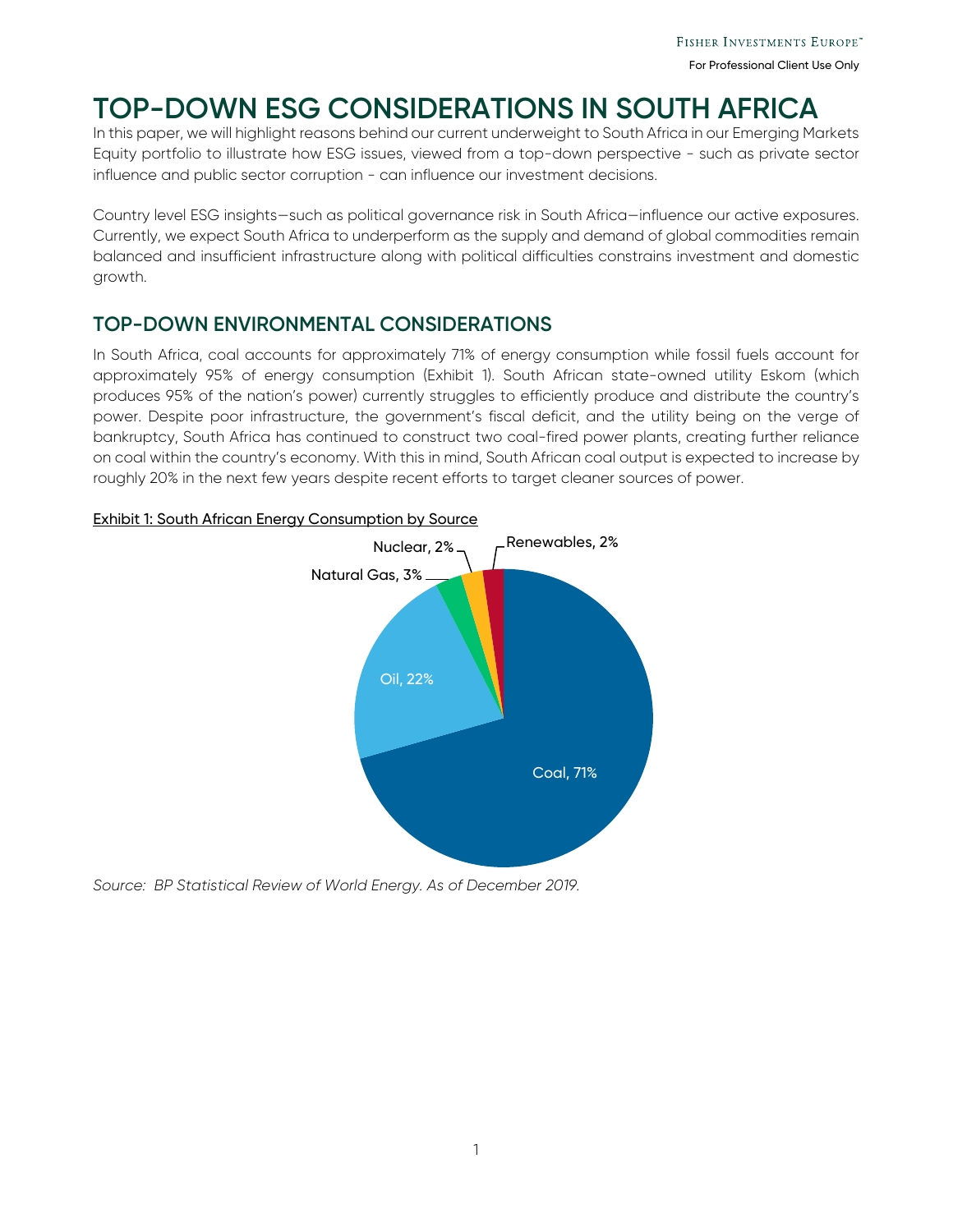South Africa has the world's 10th largest recoverable coal reserves (75% of Africa's total coal reserves) and is a net coal exporter (Exhibit 2). As energy production shifts away from coal to natural gas and renewables, this should be a drag on the economy.



Exhibit 2: Coal Is A Headwind For South African Economy - Net Coal Exports (% of GDP)

Source: World Bank and World's Top Exports as of December 2019.

### **TOP-DOWN SOCIAL CONSIDERATIONS**

#### Unemployment Rates and Income Inequality

Differences in unemployment amongst the black population (81% of the population) and white population (8% of the population) remains quite wide, as the country has struggled with the lingering impact of generations of Apartheid policies. (Exhibit 3). Furthermore, despite modest progress since 2011, white South Africans earn 5 times more than black South Africans. The South African government has proposed a number of reforms over the years to address income inequality in the country. If successful, these reforms could narrow the income gap, spurring economic growth and promoting external investment in South Africa. Reforms could be detrimental, however, if they are seen as weakening private property rights in the country.



Exhibit 3: Black Unemployment vs. White Unemployment Remains High

*Source: Statistics South Africa as of December 2019, which is the latest data available.*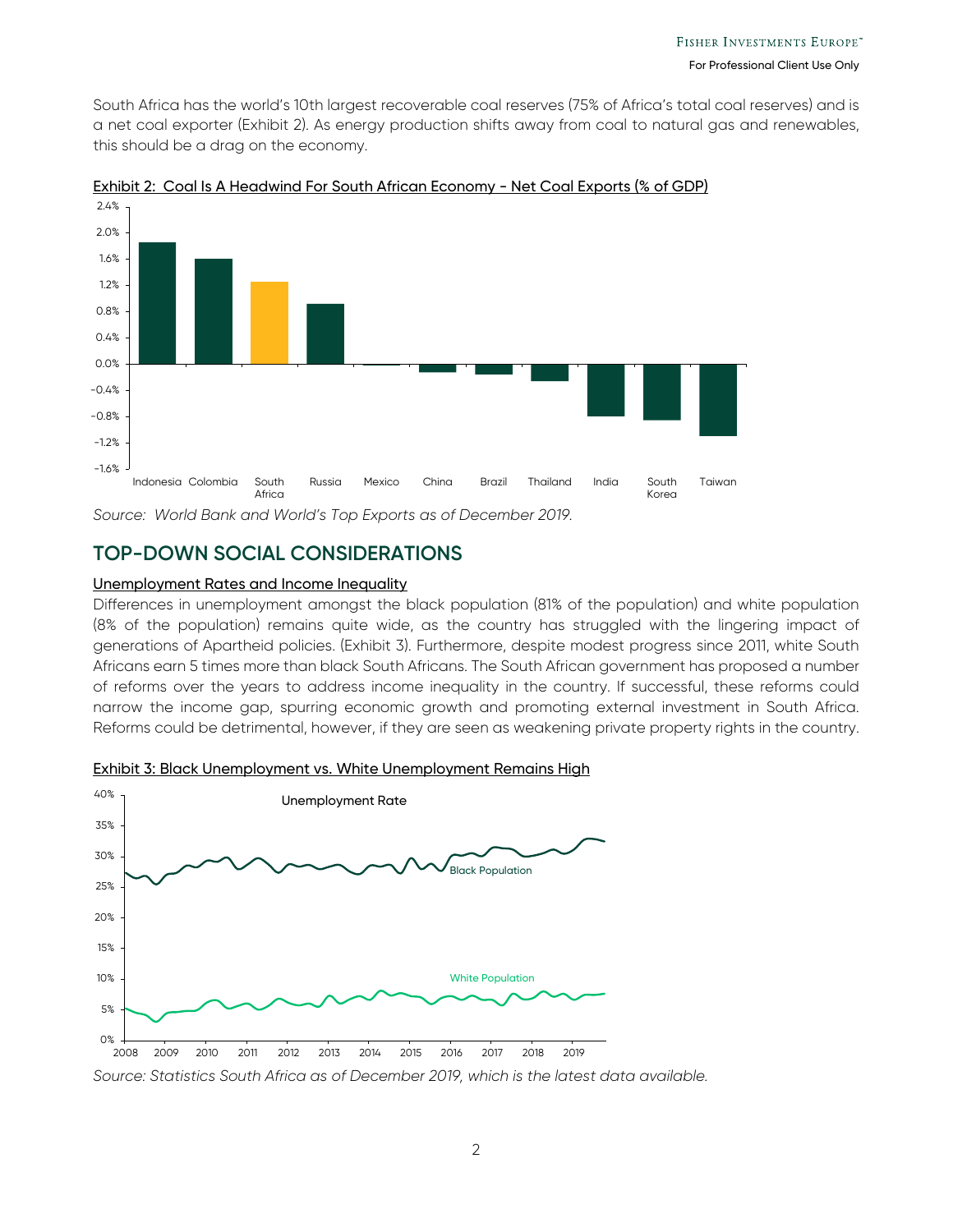#### Labour Lost to Strikes

The South African Department of Labour estimates that over 1.15 million working days were lost in 2018 because of strikes – a 20% year-over-year increase and continuing an alarming trend (Exhibit 4). Also in 2018, thousands of workers from South African materials company Sasol Limited went on strike over a share scheme exclusively offered to Black staff. As labor force participation continues to drop and controversies such as Sasol's continue to rise, we see this as a headwind within the South African economy.





*Source: South African Department of Labour. Data through 2018 which is the most recent available.*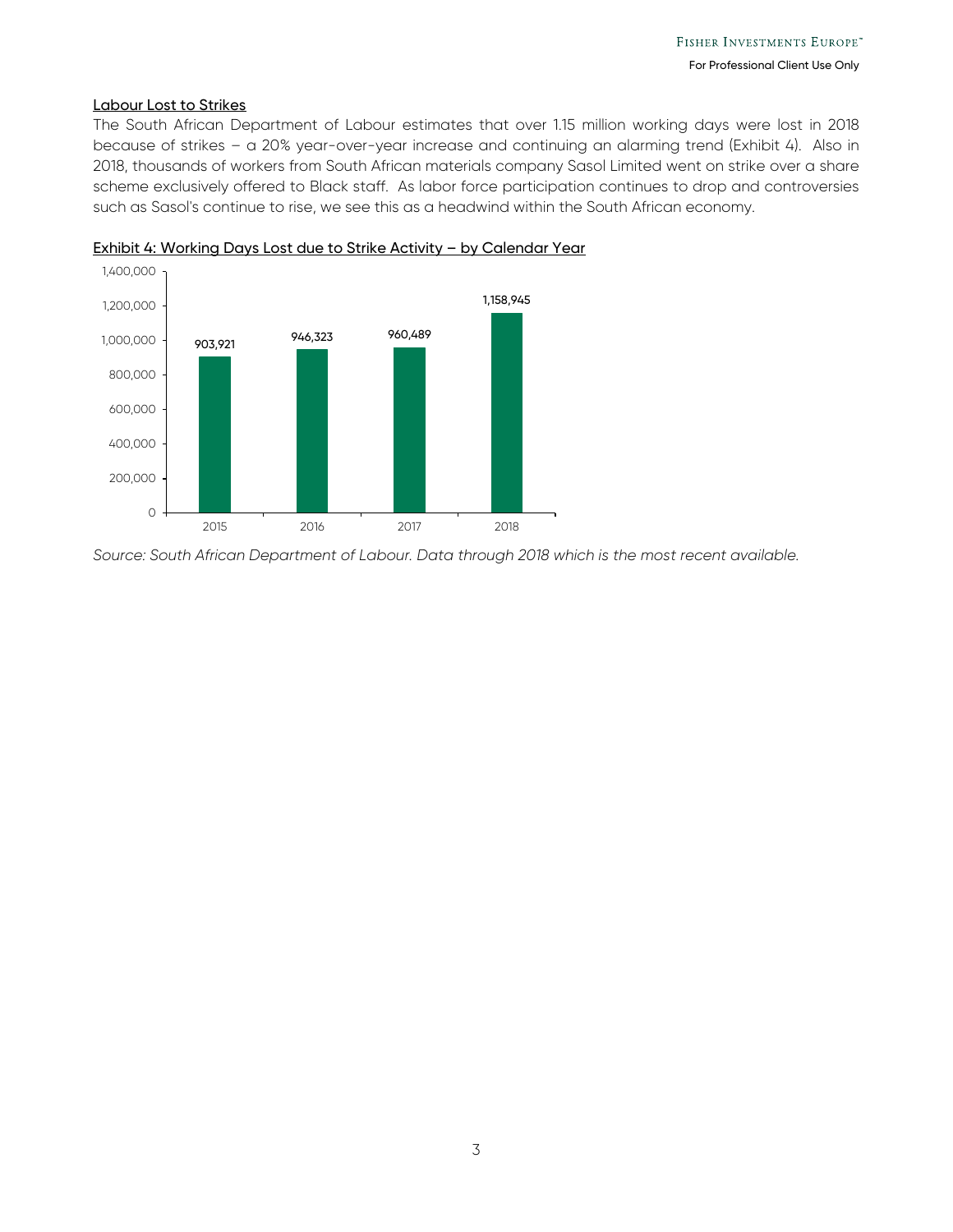### **TOP-DOWN GOVERNANCE CONSIDERATIONS**

#### Political Risks

Political risk factors—such as corruption, unsecure property rights and heavy-handed state intervention are driving our limited exposure to South Africa.

The Corruption Perception Index ranks 180 countries and territories by their perceived levels of public sector corruption according to experts from Transparency International. The index uses a scale of 0 to 100, where 0 is highly corrupt and 100 is not corrupt at all. South Africa ranks below the average of all Emerging Market countries in each of the last seven years (Exhibit 5).



Exhibit 5: South African Corruption Not Improving

Source: Transparency International as of December 2020. Countries were only included for a given year if *they were part of the index as of year-end of the years indicated.*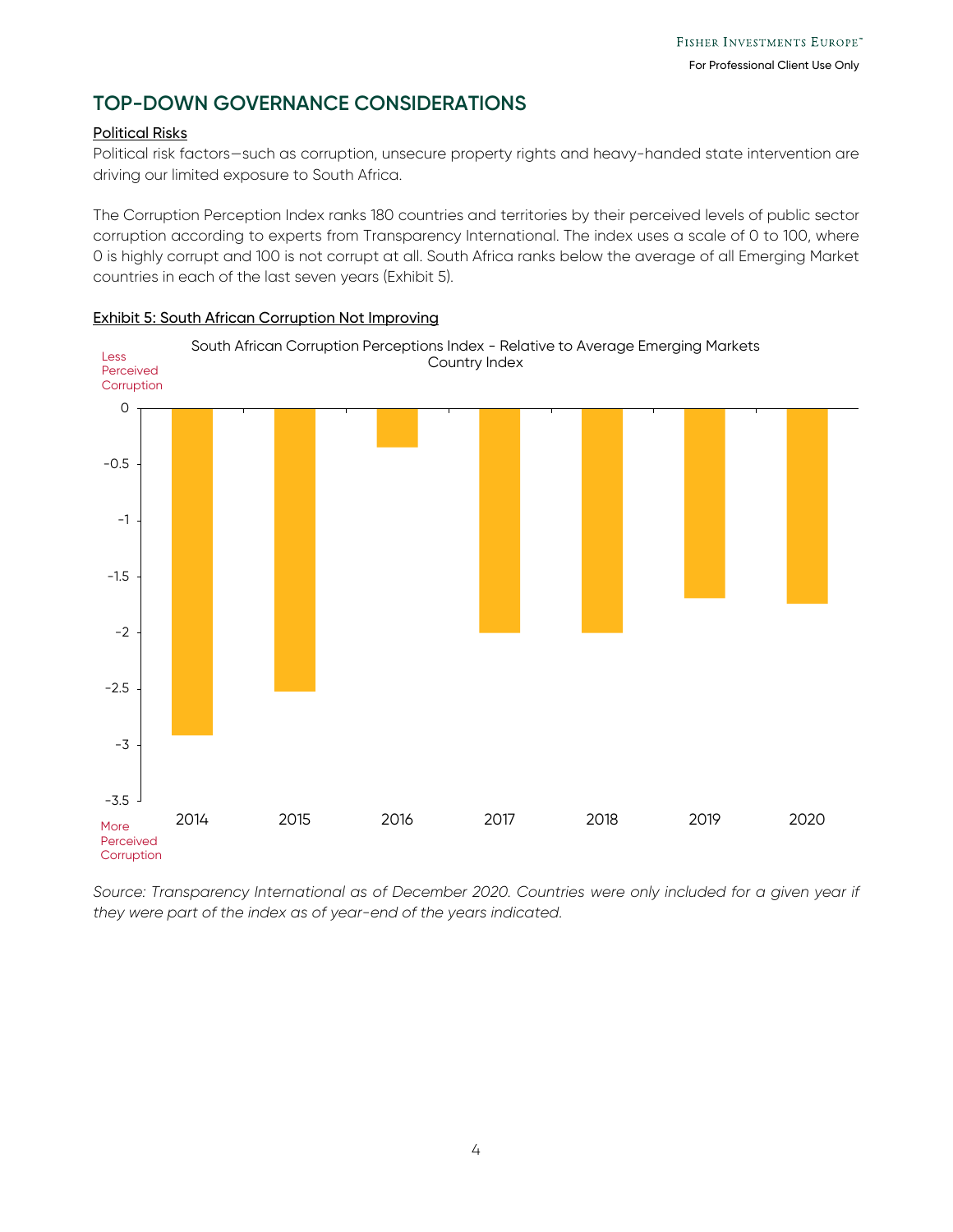#### Proposed Land Reform

The South African government led by President Cyril Ramaphosa has been progressing land reform. The Department of Agriculture recently announced plans to lease state owned underutilized or vacant land to farmers, prioritizing disadvantaged communities, which adds a small amount of agricultural activity and helps relieve issues with access to nutrition without impacting property rights. Another land reform, that would expropriate land without compensation to the current owners, is more controversial. While the goal of this reform is to improve income and wealth disparity, it weakens the strong property ownership rights that separate South Africa from other African nations and increases the risk of discouraging foreign direct investment, hurting relative performance (Exhibit 6). Additionally, such programs have been criticized for benefitting only a small portion of the Black population and widening the wealth gap within that demographic.





*Source: FactSet as of 31/12/2020.*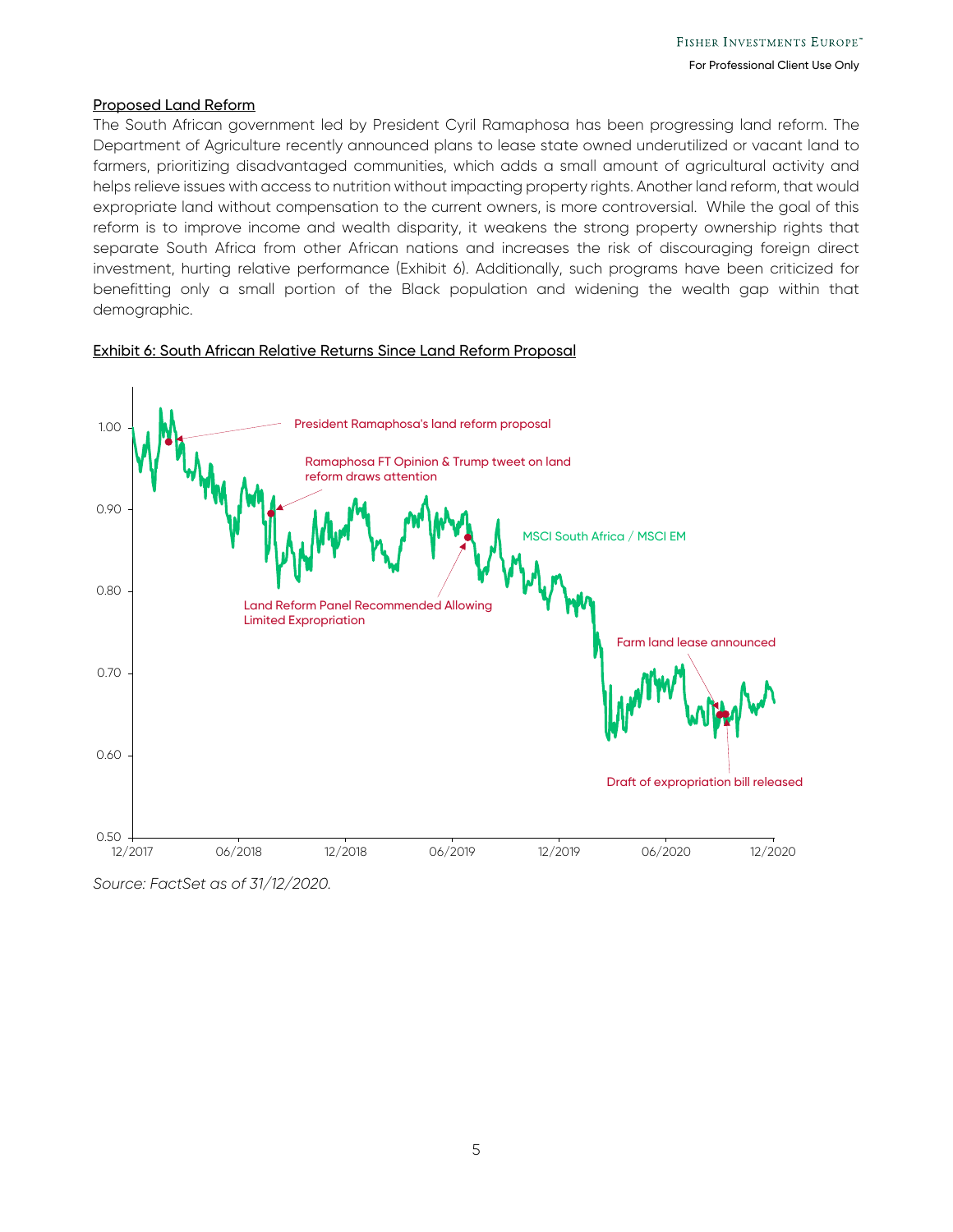### **TOP-DOWN ESG THEMES IN EMERGING MARKETS**

Top-Down ESG considerations affect thematic positioning of our investment process. ESG considerations are particularly important in Emerging Market countries—where there are less rigorous mechanisms in place to prevent public and private sector corruption.

Corporate Governance on the country level is one of many factors that help us determine the gap between reality, expectations and expected risks in the portfolio. We hold no bias in favour or against any specific country.

Although there is a high concentration of Materials companies in South Africa, given high-level ESG considerations, we positioned our portfolios to gain Materials exposure in other areas with significantly less political risk.

Further top down considerations such as Environmental and Social factors have influenced the thematic position of the portfolio. South Africa's reliance on coal as its primary source of energy and social factors such as labour strikes could detract from South Africa's performance.